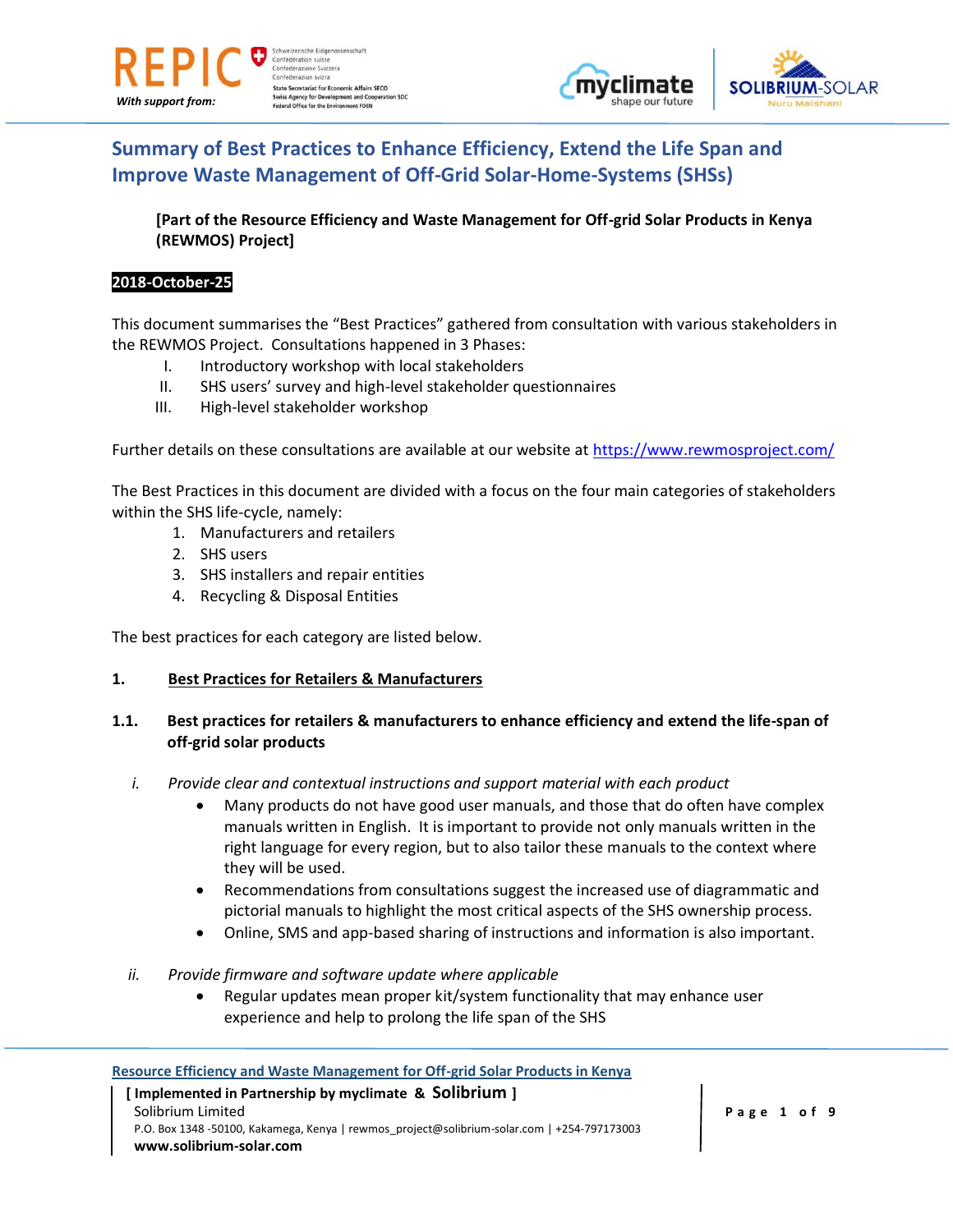





- Many manufacturers and retailers have a once-sold, never-revisited approach, particularly those with products aimed for the low end of the market. This creates a negative perception about SHS among users.
- *iii. Use expandable battery management technology to link up old Lithium ion batteries with new one to enhance their charging.*
	- Because of low volumes of obsolete Lithium ion batteries and high cost of take-back transportation costs back to the manufacturers for recycling, it can be expensive to manage obsolete batteries.
	- Recommendations from consultations indicated that there is an ongoing experiment on expandable battery management technology that will enable users to link and charge the old and new battery effectively, and also expand the batteries lifespan.
- *iv. Establishment of regional repair centres*
	- Many SHS are used in rural areas and when they or some of the components become faulty, it is a challenge for the users to take them back to the manufacturers or retailers for service/repair. Also, most retailers lose touch with the SHS users after expiry of the warranty period.
	- Recommendations from the surveys and workshops suggested that there is need for manufacturers and retailers to establish regional repair centers where clients can easily take their faulty SHS for after sales service and repairs with ease and within their reach.
- *v. Use of biodegradable materials during manufacture of products*
	- Some of the SHS components are packaged in non-biodegradable materials e.g. plastics. These end up being disposed in inappropriate ways that are hazardous to the environment.
	- SHS users recommended that manufacturers should embrace the use of biodegradable materials for manufacturing of all packaging materials.
- *vi. Provision of spare parts*
	- Most repair shops/technicians extract parts from obsolete SHS or buy from local shops and replace them to faulty ones during repair work. Some of the replaced parts are either not compatible, extracted from counterfeit gadgets or are too old. This reduces the lifespan of the refurbished SHS.
	- Recommendations from the stakeholder consultations suggest that all manufacturers need to make genuine and recommended spare parts for their respective SHS readily available and accessible to repair shops and technicians.
- *vii. Establishment of research and development departments to explore life extension mechanisms*
	- Many SHS life can be extended by improvement on materials and technology used during manufacture. Knowledge for these improvements can be obtained through collecting information from users, retailers, technicians through research. For instance,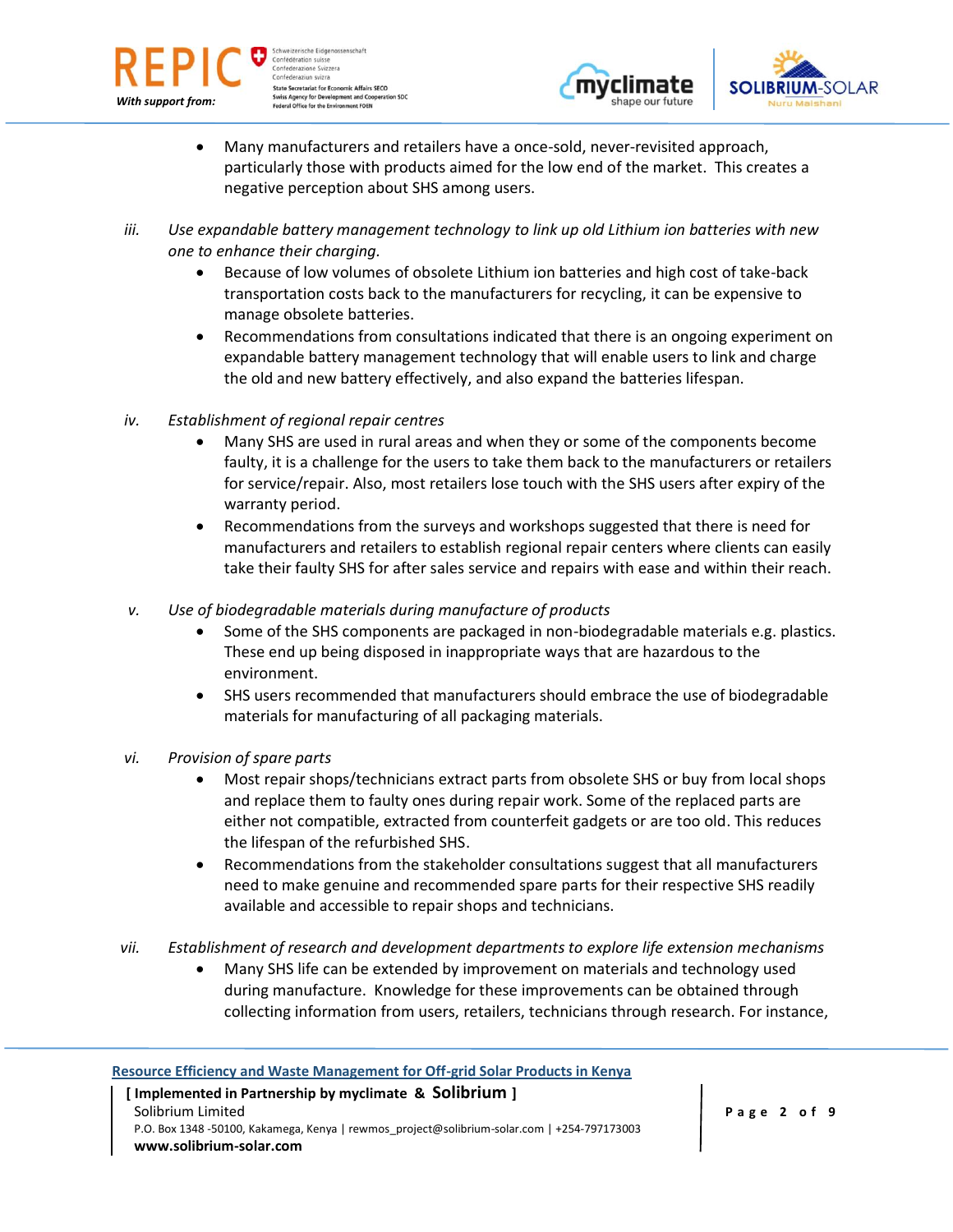

weizerische Eidgenas Confédération suisse Confederazione Svizzera Confederaziun svizra **State Secretariat for Economic Affairs SECO Agency for Development and Coop**<br>I Office for the Environment FOEN **eration SDC** 





one manufacturer identified that rodents were attracted to the materials used in the manufacture of wires, and this resulted to the rodents cutting the wires

- Manufacturers need to establish working research departments which can look into ways to extend the lifespan of SHS.
- *viii. Providing warranty for products*
	- Some manufacturers provide warranty of their products with effect from the date of manufacture. These kits are distributed to wholesales and other middlemen and by the time the kits are sold to the end user, the warranty period has significantly reduced.
	- Stakeholders, especially users recommend that the warrant period for the kits and their components to start counting from the date of purchase.
- *ix. Avoidance of storing SHS for excessively longer periods in the warehouses*
	- When batteries are kept for long period in stores/on shelves without charge, this leads to reduction in their charging efficiency or even permanent loss of their capacity due sulfation. This negatively affects their overall useful lifespan.
	- It is recommended that batteries and other SHS components to be released soon after their manufacture. If not, battery life can be prolonged on shelf life without charging by storing then under controlled conditions of not more than 10 degrees Celsius

# **1.2. Best practices for retailers & manufacturers to improve recycling & disposal of obsolete SHS components & other off-grid solar products**

- *i. Call for return of the products to the suppliers at the end of life*
	- Most SHS do not know what to do with the kits and where to dispose components once they reach their end of life. Some of the users have obsolete components stored in their storerooms as junks.
	- It is recommended that manufactures and retailers to provide information at the point of sale to the SHS users to return the components to them once they become obsolete.

# *ii. Introduction of Advanced Recycling Fee (ARF)*

- SHS systems lose value significantly once they become obsolete and thus, users are not willing to pay for proper disposal and recycling.
- An Advanced recycling fees that is charged to the end user at the time of purchase of the SHS can be useful for covering takeback and recycling costs when the kits reach their end of useful life. This will help users return the components to retailers/manufacturers for disposal and recycling.
- *iii. Recyclability and reparability be considered during design of the products*
	- When SHS components reach their end of life, some parts are still useful and can be reused during repair. These components/parts can remain useful for a longer time even after the SHS becomes obsolete

#### **Resource Efficiency and Waste Management for Off-grid Solar Products in Kenya [ Implemented in Partnership by myclimate & Solibrium ]** Solibrium Limited P.O. Box 1348 -50100, Kakamega, Kenya | rewmos\_project@solibrium-solar.com | +254-797173003 **www.solibrium-solar.com**

**P a g e 3 o f 9**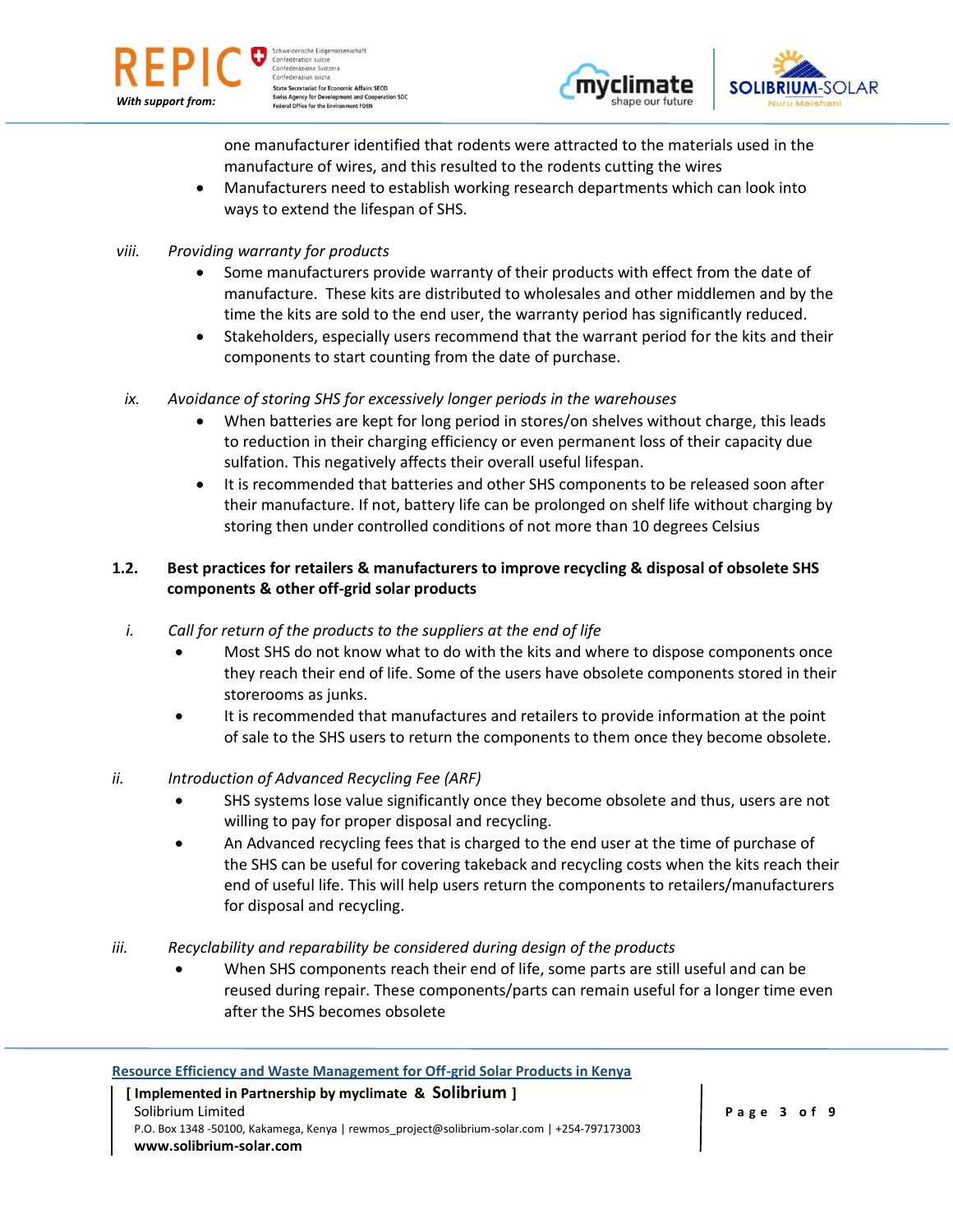





- Recommendations from consultation meetings suggested that manufacturers need to design the SHS in a way that components/parts can be separated successfully without damage for use in repair work.
- *iv. Engaging in waste management projects (such as REWMOS) that aim to deal with proper disposal*
	- Most of the retailers and manufacturers are interested with only sale of kits as a business in an aim of making profit, and rarely consider proper disposal when the SHS become obsolete.
	- It is recommended that Manufacturers and retailers partner and participate in waste management initiatives that will address the negative environmental impacts and identify the best practices for disposal/recycling at the end of a SHS lifespan.
- *v. Partnership with recycling companies*
	- Some manufacturers and retailers are not aware of any recycling companies and do not know where to take obsolete components since they do not have any reverse logistic mechanisms.
	- Recycling companies to be proactive on awareness and marketing and provide incentives to manufacturers and retailers for disposal and management of SHS once they reach of their end of life.
- *vi. Establishing proper take-back logistics linking users/retailers/repair technicians and recycling plants*
	- Manufacturers and retailers do not have any reverse logistics of taking back the components once they reach the end user and after the warranty period. This is due to lack of ways on tracking down the components.
	- It is recommended that manufacturers and retailers engage in ways that they can be able to take back the components from users to retailers/technicians and recycling companies for the right ways on proper disposal and recycling. These reverse logistic mechanisms should be included in their framework and ability to track down the components.

# **2. Best Practices for SHS users**

# **2.1. Best practices for SHS users to enhance efficiency and extend the life-span of off-grid solar products**

- *i. Use of components that are designed/recommended for the SHS*
	- Some clients plug into their SHS components that were not supplied for the SHS. Some of the component have higher electricity requirements than what SHS can support. This reduces the lifespan of the batteries as well as efficiency of the SHS.

# **Resource Efficiency and Waste Management for Off-grid Solar Products in Kenya**

 **[ Implemented in Partnership by myclimate & Solibrium ]** Solibrium Limited P.O. Box 1348 -50100, Kakamega, Kenya | rewmos\_project@solibrium-solar.com | +254-797173003 **www.solibrium-solar.com**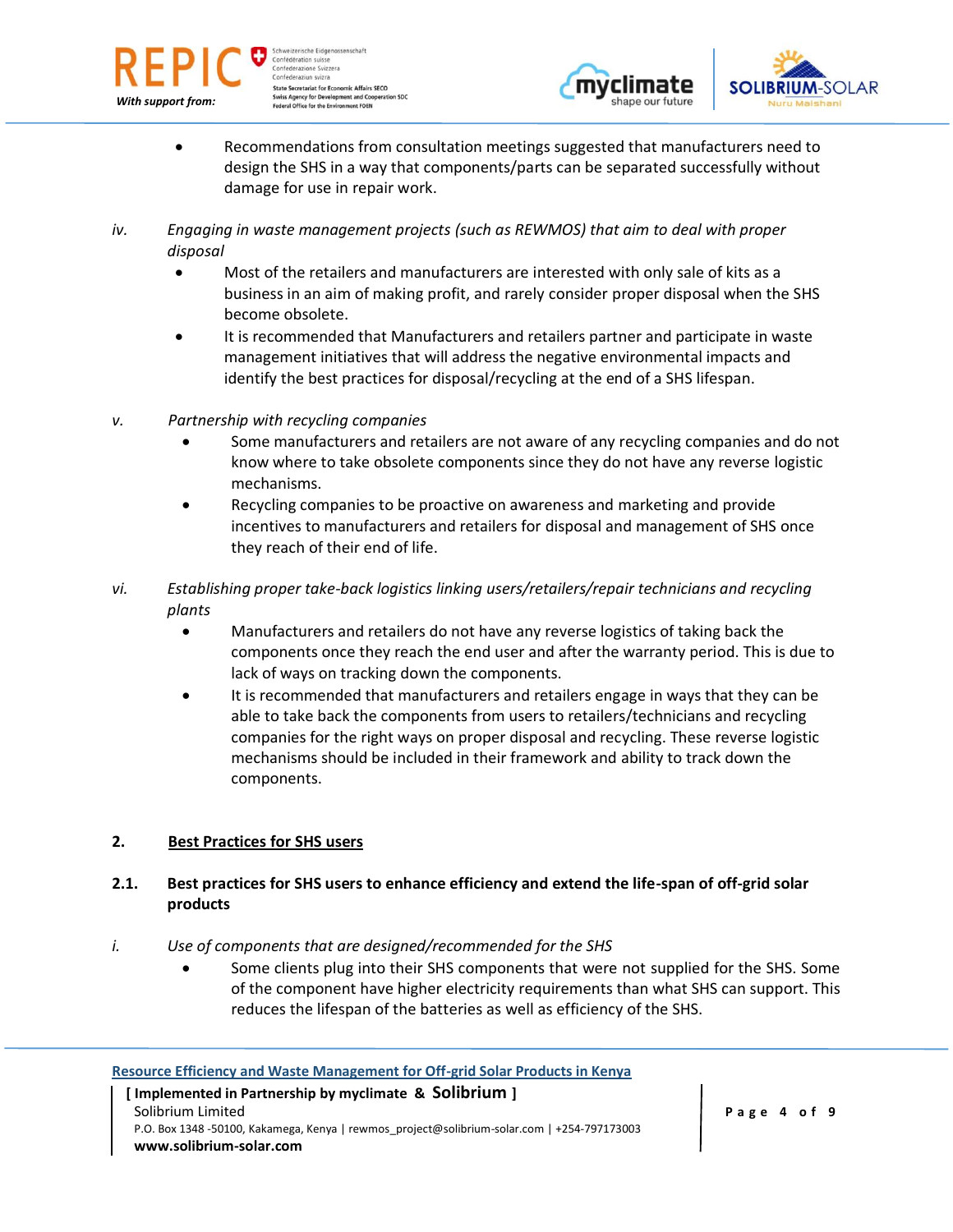

weizerische Eidgena Confédération suisse Confederazione Svizzera Confederaziun svizra **State Secretariat for Economic Affairs SECO** cy for Development and Coo eration SDC Office for the Environm ent FOEN





- It is therefore recommended that at the time of purchase, SHS users are sensitized about the importance of using SHS as directed by the manufacturer, including plugging only recommended components.
- *ii. Regular cleaning of solar panels and other system components*
	- When solar panels are not cleaned up, dust particles and bird droppings accumulate on the surface blocking sunlight and thus reducing charging efficiency. Inefficient charging can reduce the lifespan of the battery and the panel as well.
	- Recommendations made during the surveys and consultation meetings indicate that SHS users need to be sensitized on proper maintenance practices for SHS including cleaning solar panels for effective charging.
- *iii. Use of correct charging ports*
	- Most SHS come with several ports meant to serve specific functions e.g. USB ports for charging, media, plug in for components etc. When these ports are interchanged, this may cause short-circuiting, or even the SHS to become faulty.
	- It is recommended that SHS users be adequately and properly instructed by the sellers at the time of purchase. Also, provision of manuals with pictorial/graphic guidelines about location of ports for specific functions can be useful for the users.
- *iv. Properly charging the SHS battery*
	- One of the issues that was highlighted was Undercharging of batteries which may cause sulfation and acid stratification. This has a negative impact on the lifespan of batteries. Also, when solar panel is installed in an area with shade in whole or part, for example, by tree branches or a building, the overall charging efficiency reduces
	- It is recommended that SHS users to be adequately and properly instructed to properly charge their SHS at the time of purchase. Also, provision of manuals with pictorial/graphic guidelines showing clients how to monitor charging of their SHS can be useful. SHS should have screen meters that show percentage of charge, and when the SHS is fully charged.

# *v. Keep the SHS and the battery in a well-protected location and away from children*

- Most of SHS are located in rural homes where they get exposed to dust and other forms of dirt. The dust can clog on battery terminals and thereby decreasing SHS efficiency. Also, the components are kept within reach of children which can be dangerous due to risks of interference with their connectivity.
- It is recommended that the SHS to be kept in a well-protected area away from children. If they battery becomes dirty or has dust accumulation, only a dry cloth should be used for cleaning.
- *vi. Installing solar panels at an inclination angle relative to position of the sun*

| Resource Efficiency and Waste Management for Off-grid Solar Products in Kenya               |             |
|---------------------------------------------------------------------------------------------|-------------|
| [Implemented in Partnership by myclimate & Solibrium ]                                      |             |
| Solibrium Limited                                                                           | Page 5 of 9 |
| P.O. Box 1348 -50100, Kakamega, Kenya   rewmos project@solibrium-solar.com   +254-797173003 |             |
| www.solibrium-solar.com                                                                     |             |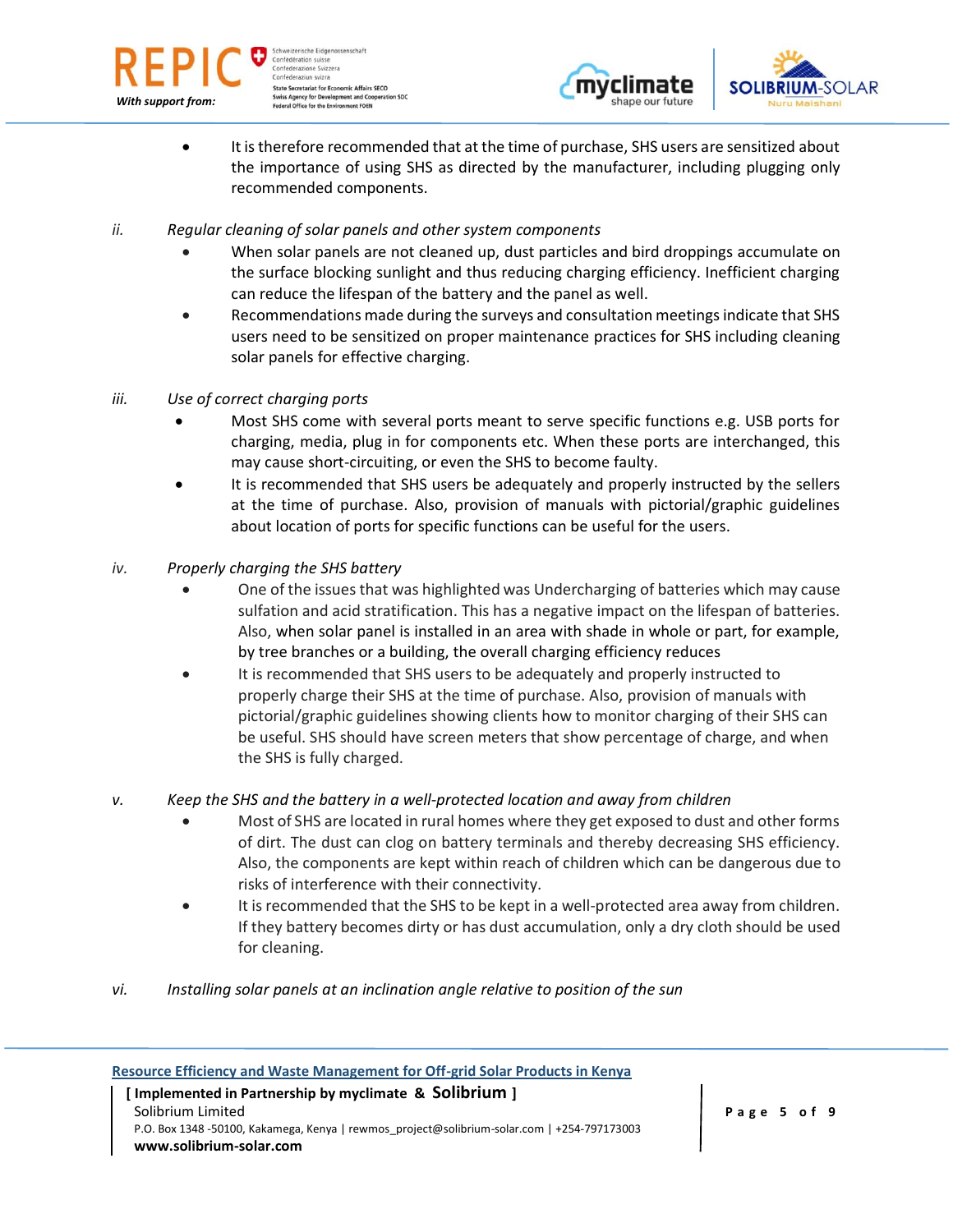

weizerische Eidgenas Confédération suisse Confederazione Svizzera Confederaziun svizra **State Secretariat for Economic Affairs SECO** gency for Development and Coop<br>Office for the Environment FOEN **Pration SDC** 





- Some users have their panels permanently fixed on their house roofs while others move the panels outside to the sun every morning. For maximum charging, a solar panel need to be placed at an inclination angle relative to the position of the sun. This can reduce the number of hours needed to fully charge the battery. However, some of the users are not aware on this.
- It is recommended that the solar panel to be installed in an angle that allows maximum exposure to sunlight, especially at peak hours (around midday).
- In cases where solar panels are installed permanently on rooftops, it is also recommended that adequate space to left between the solar panel and the rooftop if the rooftop is metallic. This increases air circulation and maintains low temperature around the panel, improving efficiency of charging. Panels installed right against metaling roofs can reach very high temperatures during the day, significantly affecting their ability to charge SHS batteries.
- *vii. For flooded batteries, periodically top up battery acid*
	- Some clients have customized solar kits with flooded batteries. These batteries require regular maintenance including topping up with battery water after a period of use. If this is not done, the level of the electrolyte reduced hence exposing of the plates. This can reduce the lifespan of the battery.
	- It is recommended that flooded batteries to be topped up with the recommended fluid when the level drops below the recommended level.
- *viii. Read, understand and safely keep user manuals for future reference*
	- User manuals are in most cases issued to users at the time of purchase of the SHS. However, these are written in languages that users do not understand, yet they (manuals) are nearest advisor for basic troubleshooting and maintenance
	- It is recommended that users are helped to understand the content of the user manuals through increased use of diagrammatic and pictorial manuals to highlight the most critical aspects of the SHS troubleshooting process. Also, online, SMS and app-based sharing of instructions and information is important.

# *ix. Contact qualified technicians for repair and advice.*

- There exist many untrained and unlicensed technicians of SHS. They fail to properly identify issues on faulty kits which sometime render them obsolete.
- It is recommended for SHS users to consult with qualified technicians for advice or repair when their kits become obsolete.

# 2.2. **Best practices for SHS users on Disposal of obsolete SHS/components**

- *i. Taking back the components at designated collection points.*
	- Lack of awareness and disposal bins on where to take the kits once they become obsolete is a one of the main challenges for SHS users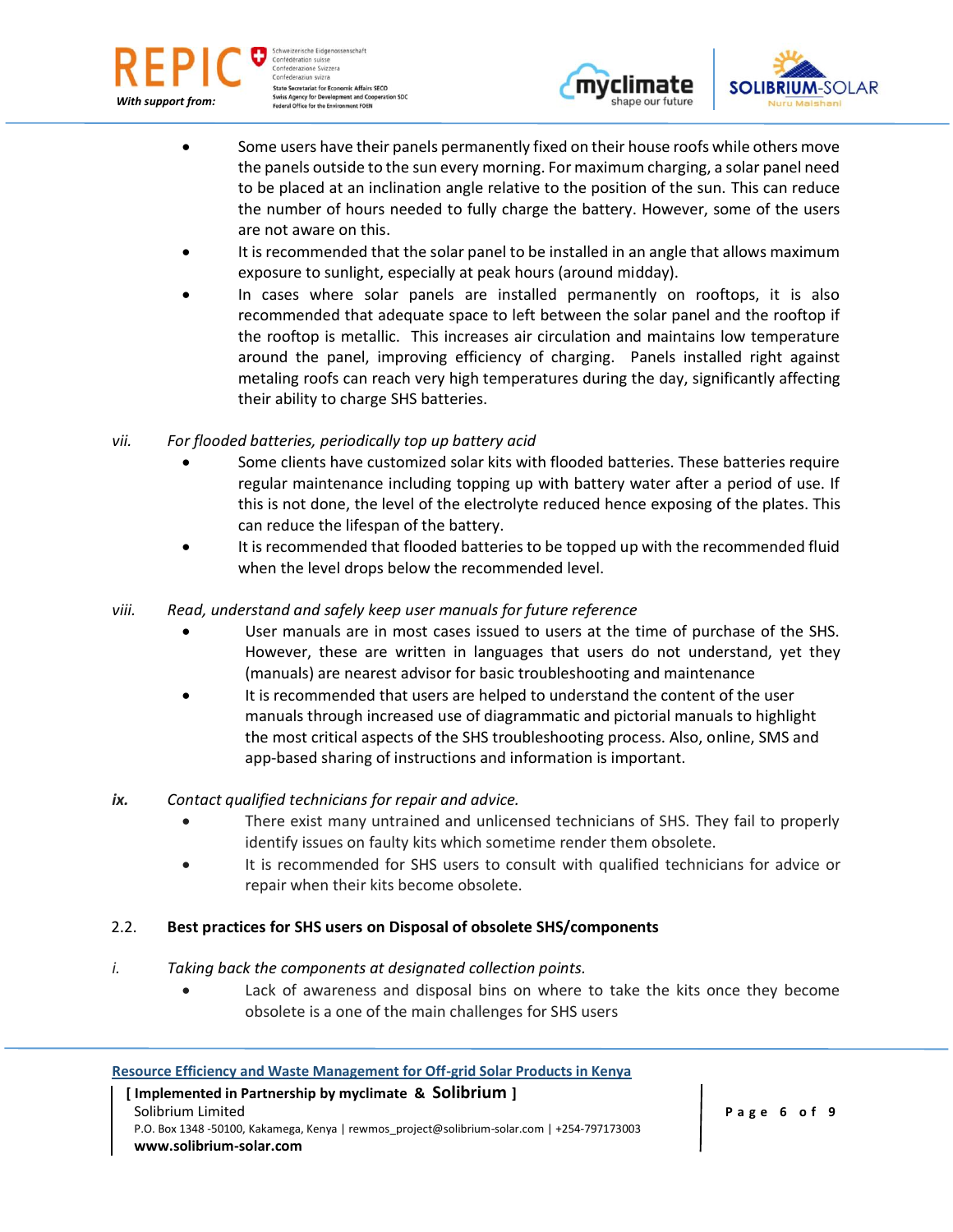





- Solar users to take back obsolete components at designated collection points. If the collection points are unavailable, then they should consult retailers and relevant authorities such as NEMA on where to dispose. More awareness should also be done on the negative impacts of SHS if not disposed well.
- Under no circumstances should components be disposed of in domestic fires, gardens or pit-latrines, and obsolete SHS components, especially batteries, should not be given to children as toys.

# **3. Best Practices for SHS installers and repair entities**

- **3.1. Best practices for SHS installers and repair entities to enhance efficiency and extend the lifespan of off-grid solar products**
- *i. For customized solar installations, use the right components that match the size of the system*
	- Some clients require customized solar kits to meet specific electricity requirements. As such, technicians design for them solar kits to meet their needs. This require good knowledge to do proper estimation of sizes of required components e.g. inverters and charge controllers. When proper components are not used, then the efficiency of the solar kit becomes compromised and as such, problem of quick discharging/draining of the batteries is experienced which can reduce the lifespan of the batteries
	- SHS installers and repair entities are advised to do accurate sizing of components for customized solar kits and also provide adequate instructions on proper use of the kit.
- *ii. Technicians should have right tools and use recommended spare parts during repair*
	- During repair, technicians some time extract parts or components from other faulty or obsolete SHS which they use to replace in other SHS. It was noted that some of the spare parts used are extracted from counterfeit components and as such, this reduces efficiency and lifespan of the repaired SHS. Also, use of the correct tools ensures high quality of repair work
	- It is recommended that repair entities and SHS installers use recommended components and part for repair, and also proper tools during installation.
- *iii. Continuous training to remain competent and updated on new designs*
	- Technology used in SHS manufacturing continues to improve with time. This also calls for improvement in skills for both SHS installers and repair entities for them to remain relevant and do quality work.
	- It is recommended that both SHS installers and repair entities to undertake training to better understand new designs of SHS, their repairs and how best to advise their clients.
- *iv. Acquire proper certification and licenses to undertake installation and repair work*

#### **Resource Efficiency and Waste Management for Off-grid Solar Products in Kenya**

#### **[ Implemented in Partnership by myclimate & Solibrium ]** Solibrium Limited P.O. Box 1348 -50100, Kakamega, Kenya | rewmos\_project@solibrium-solar.com | +254-797173003 **www.solibrium-solar.com**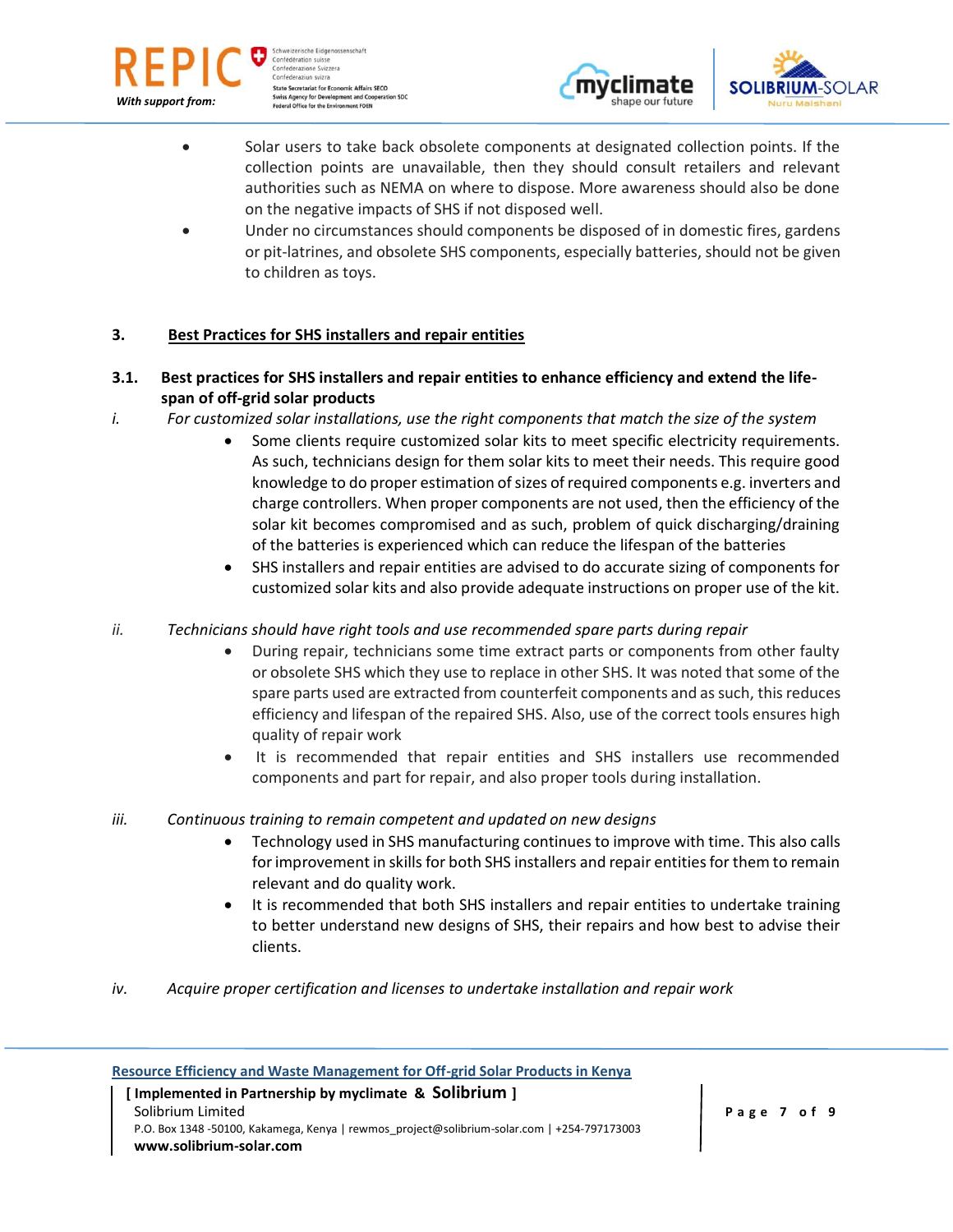

weizerische Eidgenas Confédération suisse Confederazione Svizzera Confederaziun svizra **State Secretariat for Economic Affairs SECO Agency for Development and Coop**<br>I Office for the Environment FOEN peration SDC





- Due to increasing number of SHS and increasing number of those that become faulty, many people are engaging in to repair and SHS installation work. However, some of these people are not qualified to do this work. Involvement of quacks and nonprofessionals in this raise concerns on quality or repair work and SHS installation.
- Stakeholders recommended that only trained, qualified and certified technicians should be allowed to do this work. The government agencies e.g. NEMA and Energy Regulatory Commission(ERC) should certify qualified technicians and put in place proper laws and regulations to remove quacks.
- *v. Educate the users on use, maintenance of SHS after installation*
	- SHS installers and repair agencies interact closely with SHS users. SHS installers & technicians are trained professionals and therefore have vast knowledge about the do's and don'ts on SHS that can help increase their lifetime. During installation and repair work, they can educate the users on best practices that can increase lifespan and efficiency of their SHS.
	- It is recommended that SHS installers and repair entities to do awareness creation to SHS users about best practices that can ensure increase lifespan of their SHS

# 3.2. **Best practices for SHS installers and repair entities on Disposal of obsolete SHS/components**

#### *i. Extraction of useful components/parts form obsolete and/or faulty SHS*

- Repair entities and technicians extract parts e.g. diodes that can be reusable in other repairable electronic accessories. This makes such parts useful beyond the lifetime of the SHS. This reduce the total volume of disposable SHS.
- If the SHS users cannot reach manufactures or retailers, they can seek advice from repairs entities and installers for reuse of components/parts from their obsolete SHS
- *ii. Partnership with recycling companies*
	- Repair shops have huge volumes of obsolete SHS. Through partnership with recycling companies, they can channel these to recycling companies at a small fee. This will ensure proper disposal of the obsolete SHS.
	- The consultation workshop recommended for partnership, linkages between recyclers, retailers, repair entities and SHS uses to create a good network that can ensure efficient take back of obsolete SHS and subsequent recycling or disposal.
- *iii. Buy-back of components*
	- There are large volumes of obsolete SHS with users. However, the users are hesitant to give them out free for proper disposal and /or recycling. A buy-back mechanism where repair entities pay a small fee can encourage SHS users to deliver their obsolete components to the collection centres or repair shops.

# **4. Best Practices for Recycling & Disposal Entities**

**Resource Efficiency and Waste Management for Off-grid Solar Products in Kenya**

 **[ Implemented in Partnership by myclimate & Solibrium ]** Solibrium Limited P.O. Box 1348 -50100, Kakamega, Kenya | rewmos\_project@solibrium-solar.com | +254-797173003 **www.solibrium-solar.com**

**P a g e 8 o f 9**